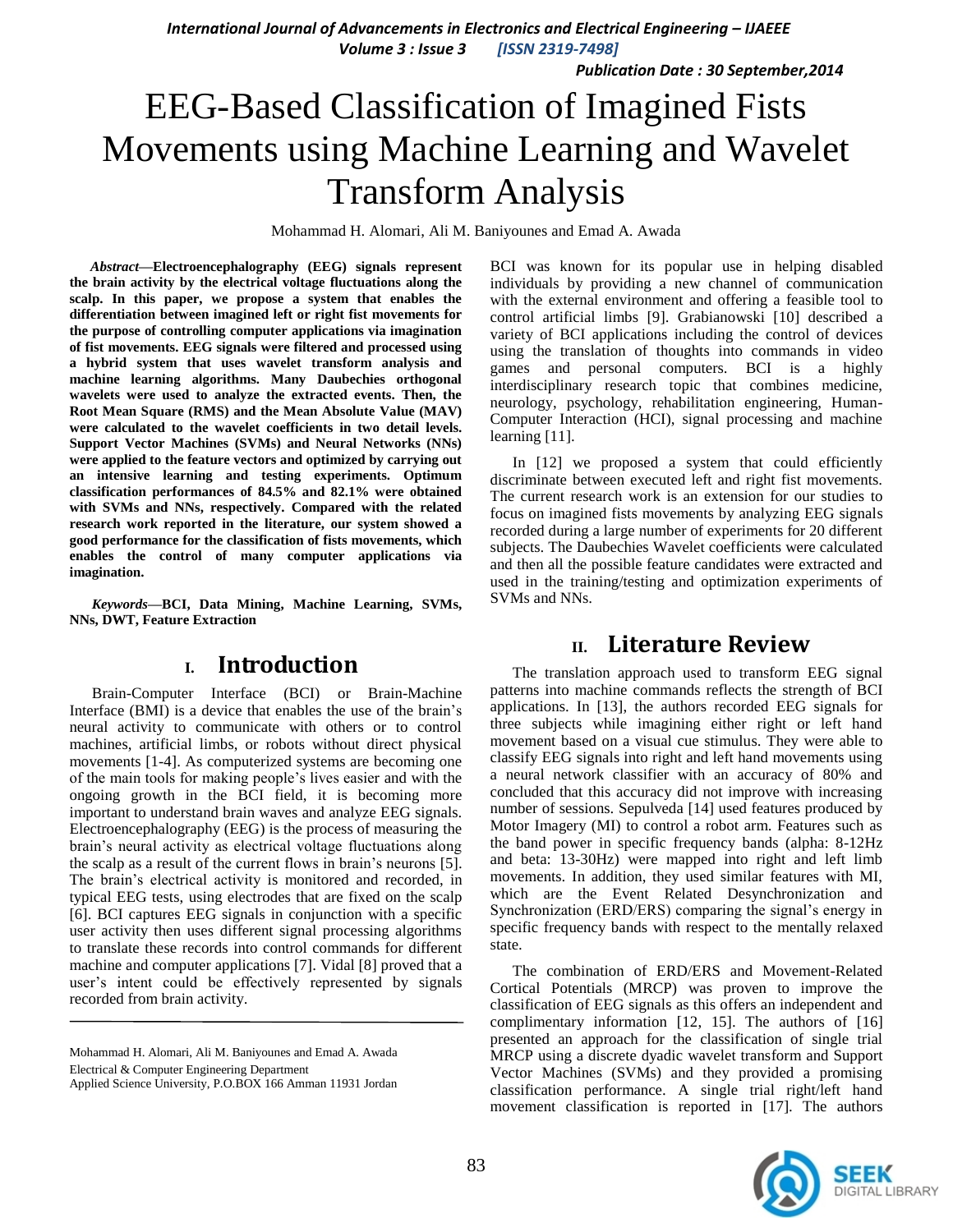*Publication Date : 30 September,2014*

analyzed both executed and imagined hand movement EEG signals and created a feature vector consisting of the ERD/ERS patterns of the mu and beta rhythms and the coefficients of the autoregressive model. Artificial Neural Networks (ANNs) is applied to two kinds of testing datasets and an average recognition rate of 93% is achieved. A threeclass BCI system was presented in [\[18\]](#page-4-6) for the translation of imagined left/right hands and foot movements into commands that operates a wheelchair. This work used many spatial patterns of ERD on mu rhythms along the sensory-motor cortex and the resulting classification accuracy for online and offline tests was 79.48% and 85.00%, respectively. The authors of [\[19\]](#page-4-7) proposed an EEG-based BCI system that controls hand prosthesis of paralyzed people by movement thoughts of left and right hands. They reported an accuracy of about 90%.

In [\[20\]](#page-4-8), a hybrid BCI control strategy is presented. The authors expanded the control functions of a P300 potential based BCI for virtual devices and MI related sensorimotor rhythms to navigate in a virtual environment. Imagined left/right hand movements were translated into movement commands in a virtual apartment and an extremely high testing accuracy results were reached. [Homri, et al. \[21\]](#page-4-9) applied the Daubechies, Coiflet and Symmlet wavelet families to a dataset of MI to extract features and describe right and left hand movement imagery. The authors reported that the use of Linear Discriminate Analysis (LDA) and Multilayer Perceptron (MLP) Neural Networks (NNs) provided good classification results and that LDA classifier achieved higher classification results of up to 88% for different Symmlet wavelets. Tolić and Jović [22] used the discrete wavelet transform (DWT) to create inputs for a NNs classifier and the authors reported a very high classification accuracy of 99.87% for the recognition of some mental tasks.

# **III. Data Preparations**

## *A. The EEG Dataset*

In this work, we used the EEG dataset that was created and contributed to PhysioNet [\[23\]](#page-4-10) by the developers of the BCI2000 [\[24\]](#page-4-11) instrumentation system. The dataset is publically available online at http://www.physionet.org/ pn4/eegmmidb. It consists of more than 1500 one or two minutes-duration EEG records obtained from 109 healthy subjects. Subjects were asked to execute and imagine different tasks while 64 channels of EEG signals were recorded from the electrodes that were fitted along the scalp.

In the records of the dataset that are related to the current research, each subject performed three experimental runs of imagining moving fists. During each two-minute run, the left or right side of a computer screen shows a target. The subject imagines opening and closing the corresponding fist until the target disappears where he relaxes. This was repeated 15 times during each two-minute run. Then the obtained EEG signals were recorded according to the international 10-20 system as seen in Fig. 1. For this work, we created a subset of three twominute runs for 20 subjects for a total of 900 events (45 imagined events per subject).

# *B. Channel Selection and Filtering*

It was shown in the literature that most of the EEG channels are representing redundant information [\[6\]](#page-3-2). In addition, it was concluded that the neural activity that is mostly correlated to the fists movements is almost exclusively contained within the channels  $C_3$ ,  $C_4$ , and  $C_2$  of the EEG channels as depicted in Fig. 1 [\[25,](#page-4-12) [26\]](#page-4-13). So, we assumed that there is no need to analyze all the available EEG channels and it is more efficient to process the  $C_3$ ,  $C_4$ , and  $C_7$  channel.

EEGs are noisy and non-stationary signals that have to be filtered to get rid of the unnecessary content from the raw signals [\[27\]](#page-4-14). As shown in Fig. 2, the first step of the proposed system is to filter the selected channels for the purpose of removing the DC (direct current) shifts and minimizing the presence of filtering artifacts at epoch boundaries. This was accomplished by applying a band pass filter from 0.5Hz to 50Hz using the interactive MATLAB toolbox EEGLAB [\[28\]](#page-4-15).



Figure 1. The International 10-20 system as seen from above the head.



Figure 2. A block diagram of the proposed system.

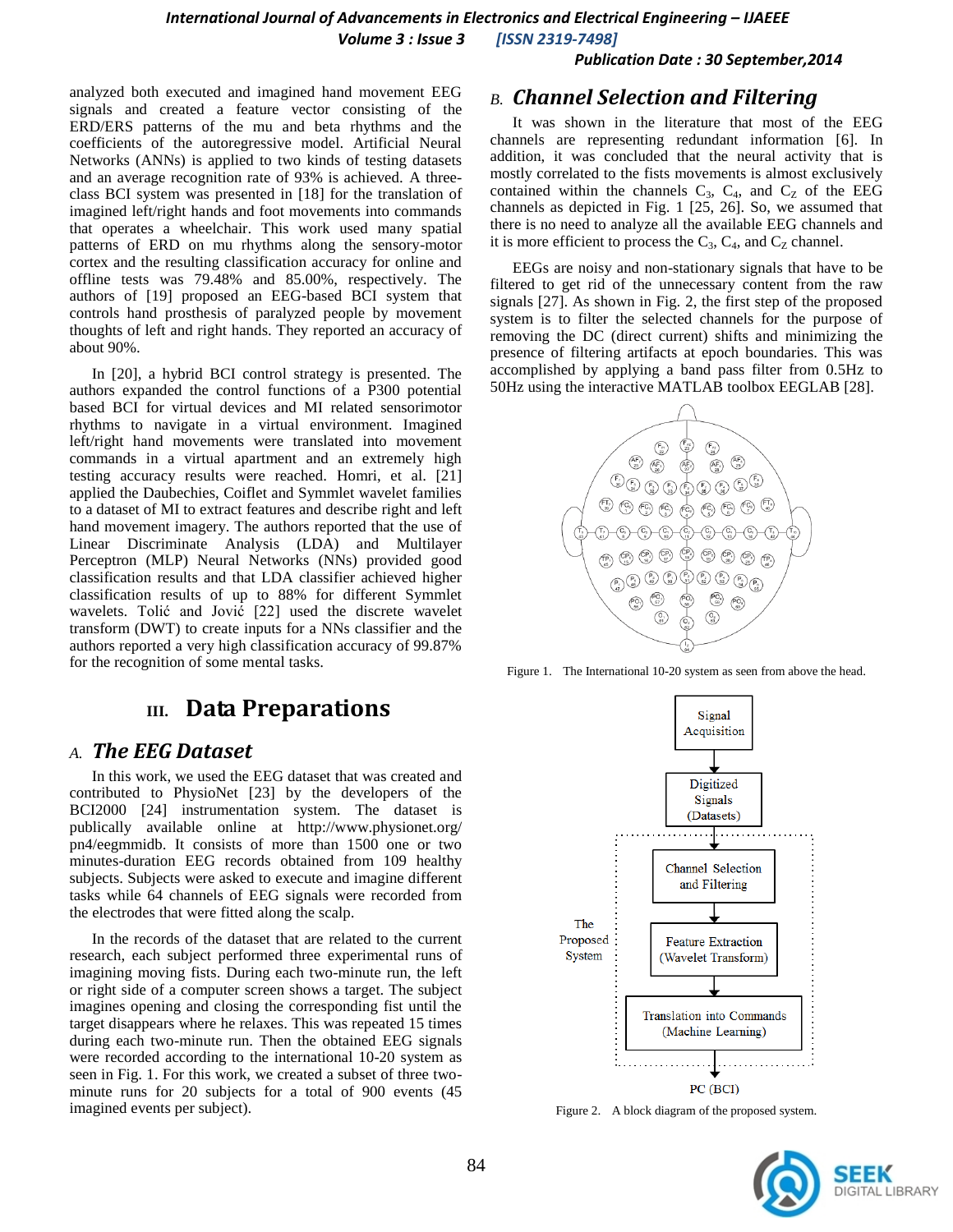EEG signals are usually masked by physiological artifacts that produce huge amounts of useless data [\[29\]](#page-4-16). Eye and muscle movements could be good examples of these artifacts that constitute a challenge in the field of BCI research. Automatic Artifact Removal (AAR) automatically removes artifacts from EEG data based on blind source separation and other various algorithms. The AAR toolbox [\[30\]](#page-4-17) was implemented as an EEGLAB plug-in and was used to process our EEG data subset on two stages: Electrooculography (EOG) removal using the Blind Source Separation (BSS) algorithm then Electromyography (EMG) Removal using the same algorithm [\[31\]](#page-4-18).

## *C. Event extraction*

A subject imagines opening and closing his fist (right or left) and keeps doing this for 4.1 seconds then he takes a rest for the duration of 4.2 seconds. Each two-minute EEG record includes 15 events that are separated by a short neutral period where the subject relaxes. These events count up to a sum of 120.3 seconds representing the two-minute record. In this work, data that are time locked to a specific event type were split in a separate vector. As the Physionet EEG dataset was sampled at 160 samples per second, each vector includes 656 samples (values) of the original recorded EEG signal. And because we used the available records for 20 subjects, our dataset included 900 vectors representing imagined left or right fists movements.

# **IV. Discrete Wavelet Transform**

## *A. Wavelet Analysis for EEG signals*

The Wavelet transform analysis was used in a wide range of research topics within the field of signal processing. Based on a multi-resolutions process, the wavelet properties of a scalable window allow pinpointing signal components. These properties of dilation and translation enable the extraction of all components for every position by creating different scales and shifted functions (in time domain) of a signal [\[32,](#page-4-19) [33\]](#page-4-20). As a result, wavelet finer and large scaling, permit all information of the signal (the big picture), while small scales shows signal details by zooming into the signal components.

For discrete data, such as the datasets used in the current work, the Discrete Wavelet Transform (DWT) is better fit for analysis. It was shown in [\[34\]](#page-4-21) that a suitable wavelet function must be used to optimize the analysis performance. A large selection of DWT mother wavelets, such as the Daubechies, Symmlet, and Coiflet, is available to be used in our work [\[21\]](#page-4-9). But the Daubechies (Db) family of wavelet functions was proved to be the most suitable wavelet in similar applications [\[34-37\]](#page-4-21). So, we decided to calculate the Daubechies orthogonal wavelets Db1-Db10 in this work.

As shown in Fig. 3, the main purpose of the DWT is to decompose the recorded EEG signal into multi-resolution subsets of coefficients: a detailed coefficient subset (cD*i*) and an approximation coefficient subset (cA*i*) at the level *i*.

#### *Publication Date : 30 September,2014*



Figure 3. Multi-resolution decomposition of the EEG signal.

So, at the first decomposition level we obtain  $cD_1$  and  $cA_1$ then the first approximation  $cA_1$  can be transformed into  $cD_2$ and  $cA_2$  at the second level, and so on. For our experiments, the decomposition level was set to generate three level details.

### *B. Feature vectors construction*

The wavelet transformation of any EEG record at three levels results in four details and one approximation with the frequency ranges listed in Table I. There are many electrophysiological features that are associated with the brain's normal motor output channels [\[4,](#page-3-8) [38\]](#page-4-22). Some of these important features are the mu (8–12 Hz) and beta (13–30 Hz) rhythms [\[12\]](#page-4-0). We concluded from Table I that the details  $cD_2$ and  $cD_3$  provide proper representation for the mu and beta rhythms and we decided to extract the vectors of features from these details only. It was shown in [\[39\]](#page-4-23) that the best amplitude estimators for neurological activities are the Root Mean Square (RMS) and the Mean Absolute Value (MAV) and it was proven that both of them were accurate inputs for recognition and classification systems. If we assume that the  $n^{\text{th}}$  sample of a wavelet decomposed detail at level *i* is  $D_i(n)$ , then the RMS and MAV at this level can be described, respectively, as:

$$
RMS_{i} = \sqrt{\frac{1}{N} \sum_{n=1}^{N} D_{i}^{2}(n)}
$$
 (1)

$$
MAV_{i} = \frac{1}{N} \bigg|_{n=1}^{N} |D_{i}(n)|
$$
 (2)

In our experiments, we applied the Daubechies orthogonal wavelets Db1 to Db10 for each one of the channels C3, C4, and Cz of an EEG record. This process was repeated for each event in our dataset of 900 vectors. Then, RMS and MAV were calculated using (1) and (2) for the details cD2 and cD3 of each instance.

| <b>Signal Component</b> | <b>Frequency Range</b> |
|-------------------------|------------------------|
| $cD_1$                  | $40 - 80$ Hz           |
| CD <sub>2</sub>         | $20 - 40$ Hz           |
| $cD_3$                  | $10 - 20$ Hz           |
| $cA_3$                  | $0-10$ Hz              |

TABLE I. FREQUENCY RANGE FOR THE DECOMPOSED DETAILS AND APPROXIMATION

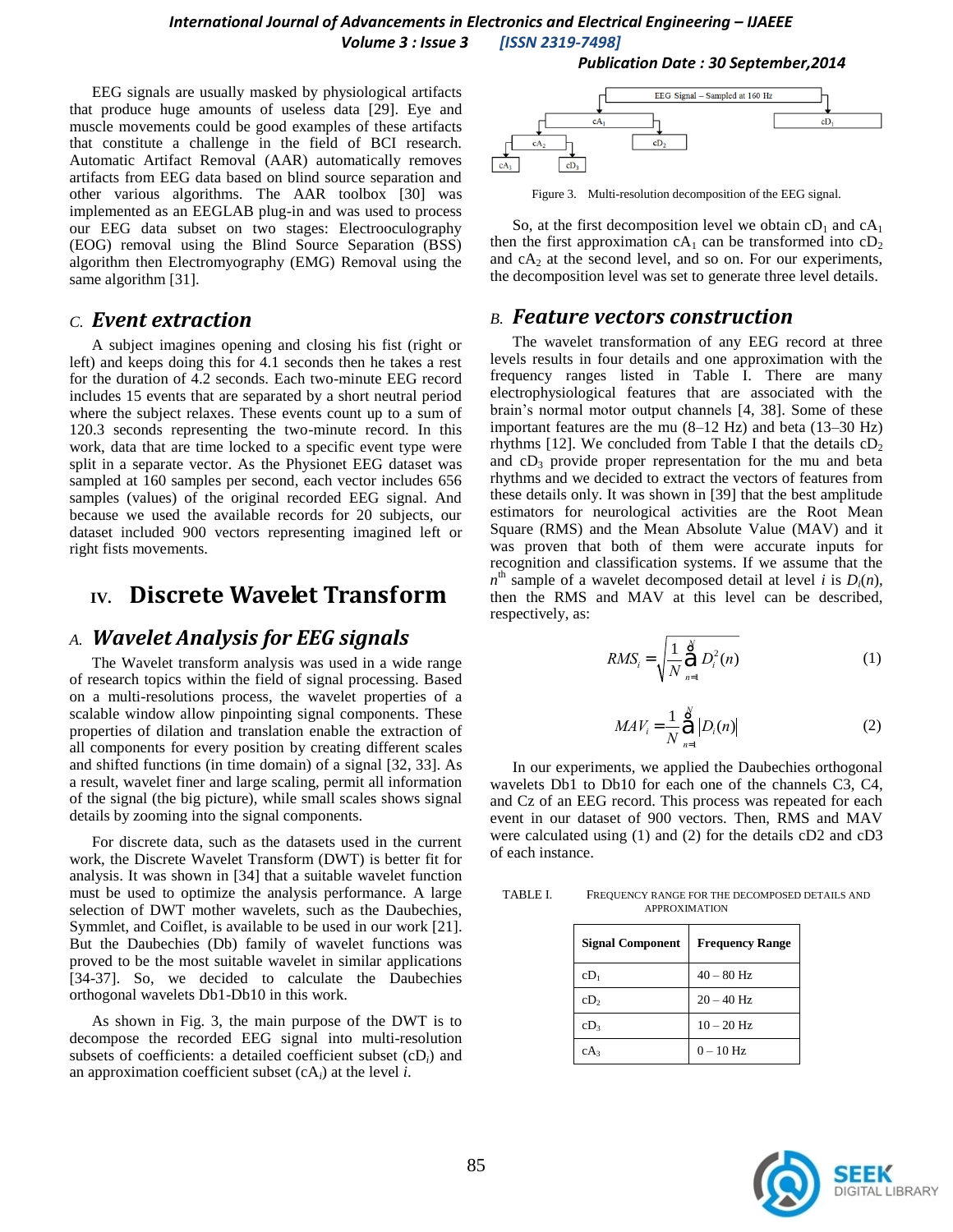#### *Publication Date : 30 September,2014*

At the end of these calculations, 6 RMS features (3 channels  $\times$  2 details) and 6 MAV features were generated for each Daubechies wavelet. These features were numerically represented in a format that is suitable for use with SVMs NNs algorithms [\[40,](#page-4-24) [41\]](#page-4-25) as described in the next section.

# **V. Classification Experiments**

SVMs and NNs learning algorithms were used in [\[12,](#page-4-0) [13,](#page-4-1) [21,](#page-4-9) 22, [37\]](#page-4-26) and provided good classification performance. A detailed description of SVMs and NNs can be found in [\[41\]](#page-4-25). The MATLAB NN toolbox was used for all the training and testing experiments. The training experiments were handled with the aid of the back-propagation learning algorithm [\[42\]](#page-4-27). SVM experiments were carried out using the "MySVM" software [\[43\]](#page-4-28). SVM can be performed with different kernels and most of them were reported to provide similar results for similar applications [\[6\]](#page-3-2). So, the Anova-Kernel SVM was used in this work.

NNs and SVMs classifiers were created with 12 inputs, representing both of the MAR and RMS features, and one output node representing the target functions left and right. In SVM, each of the degree and gamma parameters were varied from 1 to 10 and the number of hidden layers for the network was varied from 1 to 10. At each specific number of hidden layers (or a specific degree-gamma pair), 80% of the samples (720 events) were randomly selected and used for training and the remaining 20% (180 events) for testing. This process was repeated 10 times, and in each time the datasets were randomly mixed. For each number of hidden layers, the average accuracy was calculated for the ten training-testing pairs.

A huge number of training and testing experiments were carried out. Table II lists the best average accuracies with their associated classifier configurations. It can be noted that SVMs outperforms NNs in most experiments. We found that the use of a SVMs classifier of degree  $= 7$  and gamma  $= 3$  with inputs that were generated by a Db8 wavelet provided the optimum classification performance of an accuracy of 84.5%.

TABLE II. OPTIMUM CLASSIFICATION RESULTS ACHIEVED USING DIFFERENT DAUBECHIES FUNCTIONS WITH SVMS AND NNS.

| <b>Features</b>  | <b>SVM</b>     |                | <b>NN</b> |                      |          |
|------------------|----------------|----------------|-----------|----------------------|----------|
|                  | <b>Degree</b>  | <b>Gamma</b>   | Accuracy  | <b>Hidden Layers</b> | Accuracy |
| Db1              | 3              | 4              | 0.7100    | $\overline{7}$       | 0.7061   |
| Db2              | $\overline{c}$ | 6              | 0.7860    | $\overline{c}$       | 0.7754   |
| Db3              | 3              | 5              | 0.8022    | 5                    | 0.7906   |
| Db <sub>4</sub>  | 7              | 6              | 0.8013    | 5                    | 0.7972   |
| D <sub>b</sub> 5 | 5              | $\overline{4}$ | 0.8175    | 9                    | 0.8213   |
| D <sub>b</sub> 6 | 1              | 9              | 0.7940    | 6                    | 0.7341   |
| D <sub>b</sub> 7 | $\overline{c}$ | 7              | 0.7901    | 6                    | 0.7469   |
| D <sub>b</sub> 8 | 7              | 3              | 0.8449    | 9                    | 0.8023   |
| D <sub>b</sub> 9 | 3              | 9              | 0.7366    | 7                    | 0.7122   |
| Db10             | 8              | 6              | 0.8034    | 6                    | 0.7910   |

A NNs classifier of 9 hidden layers with inputs that were generated by a Db5 wavelet provided an accuracy of 82.1%. These are very promising result as it was obtained for imagined movements without any previous knowledge about the subject.

# **VI. Conclusions**

This work presents a classification system that can analyse EEG signals and associate them with imagined left and right fist movements. Features were extracted using the Daubechies wavelets and some amplitude estimators. The performances of SVMs and NNs were compared as classifiers. Extensive experiments were carried out and promising results were obtained. The system was able to correctly classify EEG signals with up to 84.5% accuracy using SVMs. With this result, we believe that our system can provide more functionalities if used as a control interface for computer games, artificial limbs, or robots.

### *Acknowledgment*

The authors are grateful to Applied Science University (ASU), Amman-Jordan, for the financial support granted to cover the publication fee of this research article.

### *References*

- <span id="page-3-0"></span>[1] J. P. Donoghue, "Connecting cortex to machines: recent advances in brain interfaces," *Nature Neuroscience Supplement,* vol. 5, pp. 1085– 1088, 2002.
- [2] S. Levine, J. Huggins, S. BeMent, R. Kushwaha, L. Schuh, E. Passaro*, et al.*, "Identification of electrocorticogram patterns as the basis for a direct brain interface," *Journal of Clinical Neurophysiology,* vol. 16, pp. 439- 447, 1999.
- [3] A. Vallabhaneni, T. Wang, and B. He, "Brain—Computer Interface," in *Neural Engineering*, B. He, Ed., ed: Springer US, 2005, pp. 85-121.
- <span id="page-3-8"></span>[4] J. Wolpaw, N. Birbaumer, D. McFarland, G. Pfurtscheller, and T. Vaughan, "Brain-computer interfaces for communication and control," *Clinical Neurophysiology,* vol. 113, pp. 767-791, 2002.
- <span id="page-3-1"></span>[5] E. Niedermeyer and F. H. L. da Silva, *Electroencephalography: Basic Principles, Clinical Applications, and Related Fields*: Lippincott Williams & Wilkins, 2005.
- <span id="page-3-2"></span>[6] J. Sleight, P. Pillai, and S. Mohan. (2009, June 2013). Classification of Executed and Imagined Motor Movement EEG Signals. *(Available online:* http://www.scribd.com/doc/82045737/ICA)*,* 1-10.
- <span id="page-3-3"></span>[7] B. Graimann, G. Pfurtscheller, and B. Allison, "Brain-Computer Interfaces: A Gentle Introduction," in *Brain-Computer Interfaces*, ed: Springer Berlin Heidelberg, 2010, pp. 1-27.
- <span id="page-3-4"></span>[8] J. J. Vidal, "Toward Direct Brain-Computer Communication," *Annual Review of Biophysics and Bioengineering,* vol. 2, pp. 157-180, 1973.
- <span id="page-3-5"></span>[9] A. E. Selim, M. A. Wahed, and Y. M. Kadah, "Machine Learning Methodologies in Brain-Computer Interface Systems," in *Biomedical Engineering Conference, 2008. CIBEC 2008. Cairo International*, 2008, pp. 1-5.
- <span id="page-3-6"></span>[10] E. Grabianowski. (2007, 04 June 2013). How Brain-computer Interfaces Work. *(Available online:* http://computer.howstuffworks.com/braincomputer-interface.htm).
- <span id="page-3-7"></span>[11] M. Smith, G. Salvendy, K. R. M $\sqrt{$ ller, M. Krauledat, G. Dornhege, G. Curio*, et al.*, "Machine Learning and Applications for Brain-Computer Interfacing," in *Human Interface and the Management of Information. Methods, Techniques and Tools in Information Design*. vol. 4557, ed: Springer Berlin Heidelberg, 2007, pp. 705-714.